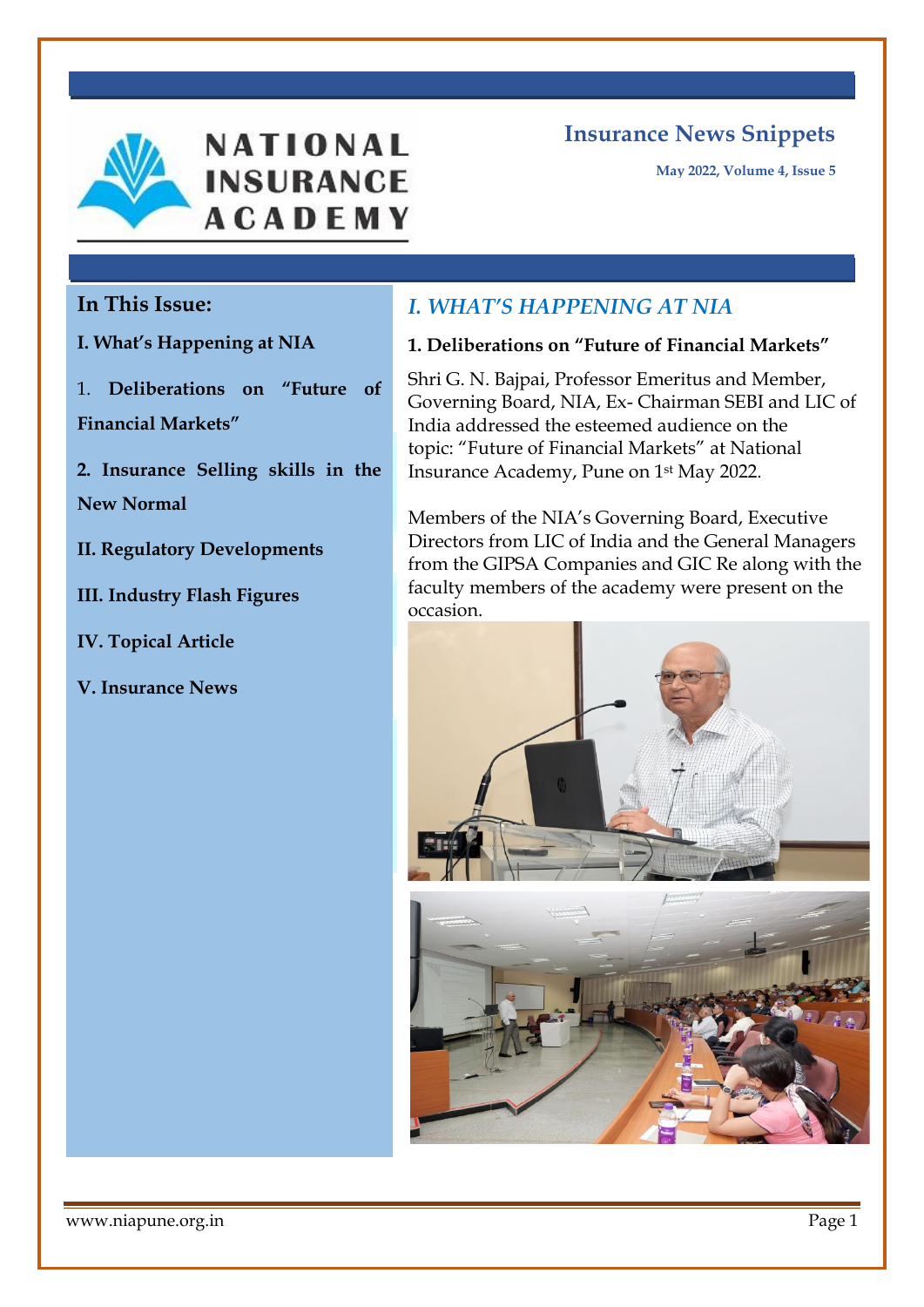#### **2. Insurance Selling skills in the New Normal**

National Insurance Academy organised an online fourth edition of training programme on **'Insurance Selling skills in the New Normal'** in May 2022. The training was designed for the frontline sales executives of insurance sector with the dual purpose to 'enhance the sales-skills' and 'build inner-abilities'.

The training was organized over two weekends and In-between participants were given an engaging reflective exercises, assignments and online quizzes.



So far more than 150 participants from 25 companies have attended the training program.

For more programme related information, please contact Dr Archana Singh[\(sarchana@niapune.org.in\)](mailto:sarchana@niapune.org.in) / Mr Shrikant Ramteke[\(ramtekes@niapune.org.in\)](mailto:ramtekes@niapune.org.in).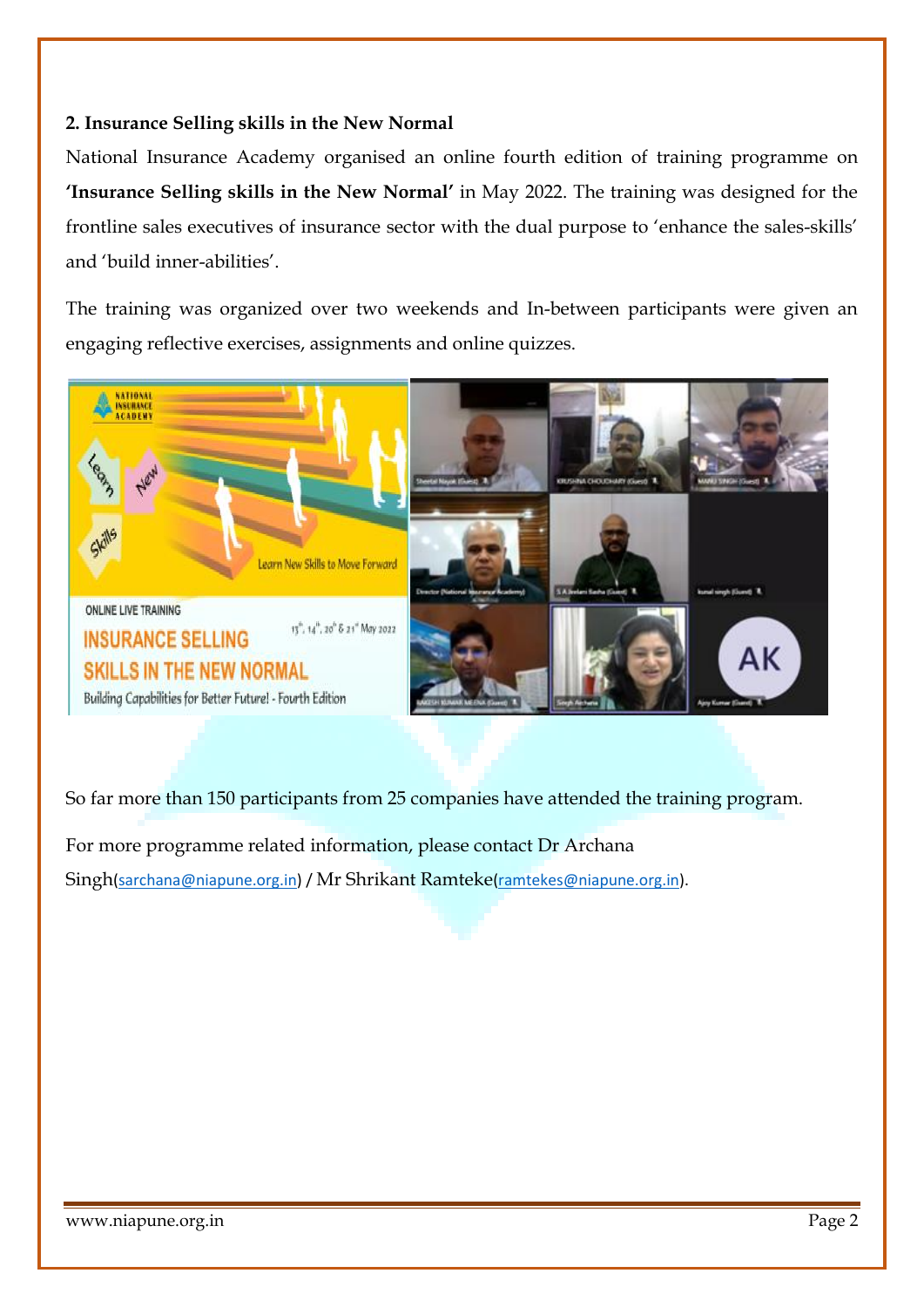# *II. REGULATORY DEVELOPMENTS*

## **1. Circulars:**

a. Motor Insurance advertisements issued by General Insurers on(i) extra services of Third-Party Service Providers(ii) discounts, saving amounts etc. Click here for thecircular:[https://www.irdai.gov.in/ADMINCMS/cms/whatsNew\\_Layout.aspx?page=PageNo4707&flag](https://www.irdai.gov.in/ADMINCMS/cms/whatsNew_Layout.aspx?page=PageNo4707&flag=1)  $=1$ 

b. Revision of Health Insurance Regulatory Returns. Click here for the circular:[https://www.irdai.gov.in/ADMINCMS/cms/whatsNew\\_Layout.aspx?page=PageNo4710&flag=1](https://www.irdai.gov.in/ADMINCMS/cms/whatsNew_Layout.aspx?page=PageNo4710&flag=1)

c. Modifications in definition of Critical Illnesses prescribed in Guidelines on Standardization in Health Insurance. Click here for the circular:[https://www.irdai.gov.in/ADMINCMS/cms/whatsNew\\_Layout.aspx?page=PageNo4716&flag=1](https://www.irdai.gov.in/ADMINCMS/cms/whatsNew_Layout.aspx?page=PageNo4716&flag=1)

d. Adhering the timelines of award settlement as per Rule 17(6) of the Insurance Ombudsman Rules, 2017. Click here for the

circular:[https://www.irdai.gov.in/ADMINCMS/cms/whatsNew\\_Layout.aspx?page=PageNo4717&flag=1](https://www.irdai.gov.in/ADMINCMS/cms/whatsNew_Layout.aspx?page=PageNo4717&flag=1)

### **2. Committee:**

a. **Reconstitution of Reinsurance Advisory Committee**. Click here for more details[:https://www.irdai.gov.in/ADMINCMS/cms/whatsNew\\_Layout.aspx?pa](https://www.irdai.gov.in/ADMINCMS/cms/whatsNew_Layout.aspx?page=PageNo4709&flag=1) [ge=PageNo4709&flag=1](https://www.irdai.gov.in/ADMINCMS/cms/whatsNew_Layout.aspx?page=PageNo4709&flag=1)

### **3. Press Release:**

a. The Insurance Regulatory and Development Authority of India (IRDAI), is organizing a conference on 30th May 2022 at Bengaluru, titled "InsurTech - Catalyst that Inspires", with an aim to emphasize upon the InsurTech ecosystem and its benefit for the insurance industry. Click here for press release: [https://www.irdai.gov.in/ADMINCMS/cms/whatsNew\\_Layout.aspx?page=PageNo4711&flag=1](https://www.irdai.gov.in/ADMINCMS/cms/whatsNew_Layout.aspx?page=PageNo4711&flag=1)

## *III. INSURANCE INDUSTRY FLASH FIGURES FOR APRIL 2022*

For monthly insurance industry data, click on:

- 1. [Life Insurance](http://niapune.org.in/uploads/newsletter/May2022/LI-April-2022.xlsx) (Source: LI Council)
- 2. [Non-Life Insurance](http://niapune.org.in/uploads/newsletter/May2022/GI-April-2022.xlsx) (Source: IRDAI)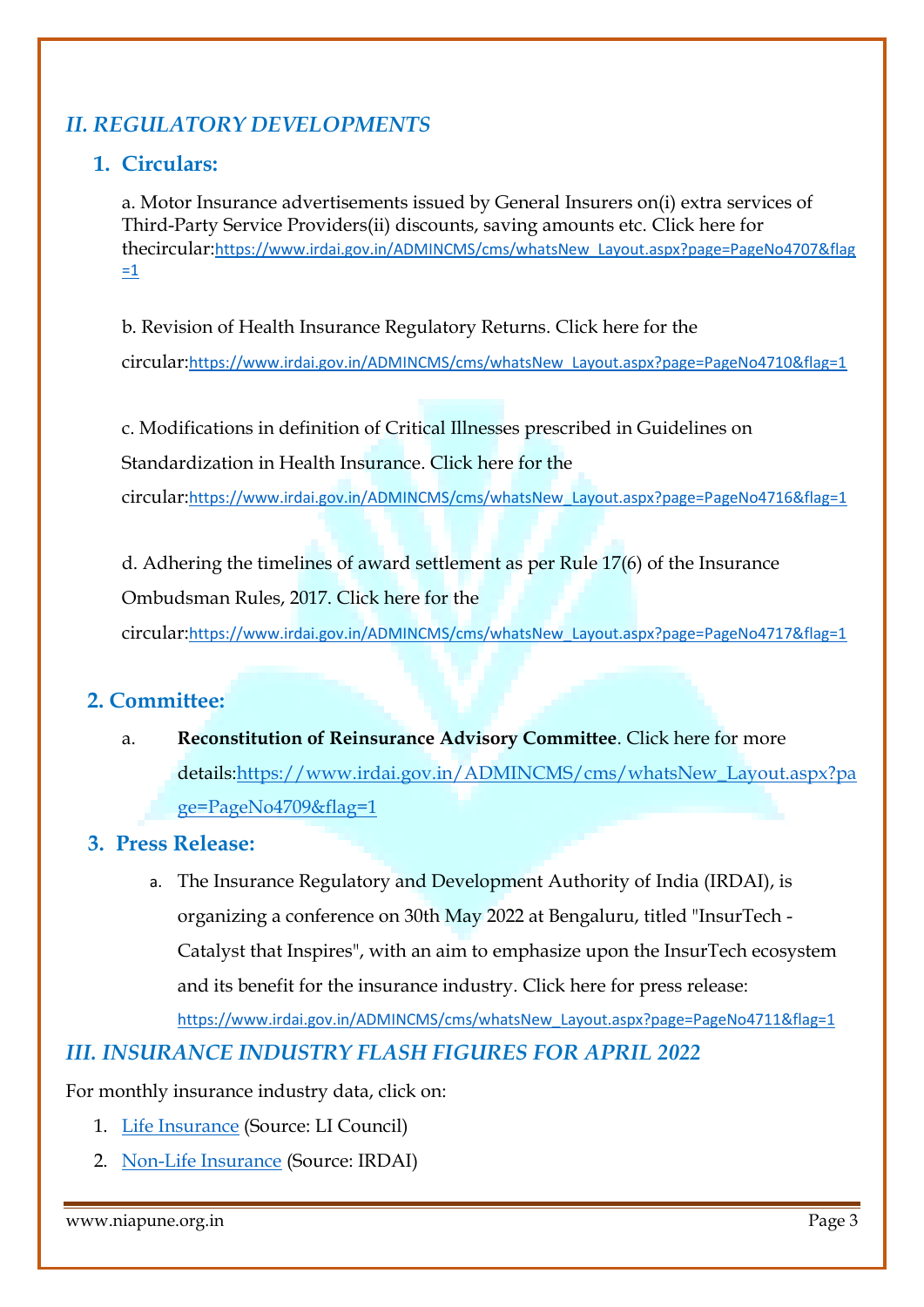# *IV. TOPICAL ARTICLE*

# **Insurance Industry: Positivity All-around**

Financial Year 2021-22 reaffirms the conviction that the Insurance industry is on the right track. Recent surge in the Insurance awareness and with the Insurance industry readily adopting the technology, the customers are going to be well informed and can easily access the products & services of the insurance companies. With the insurers offering products having more features at a very affordable price, it will further spread the insurance coverage to the untapped market.

## **Life Insurance Sector: -**

The Life Insurance sector generated a First-year premium of Rs 3.14 Lakh Crore premium (Figure-1) with 2.91 Crores (Figure-2) individual policies in the FY 2021-22. The Life Insurance registered a growth of 12.93% in First year Premium and 3.56% in the number of individual policies during FY 2021-22.



## **Health Insurance Sector-**

Health Insurance sector generated a Gross Direct Premium Income (GDPI) of Rs 73582.13 Crores (Figure-3) in FY 2021-22 by registering a robust growth of 25.39%. The General Insurance Health GDPI growth was 22.89% whereas the standalone Health Insurance companies registered a growth of 32.55%.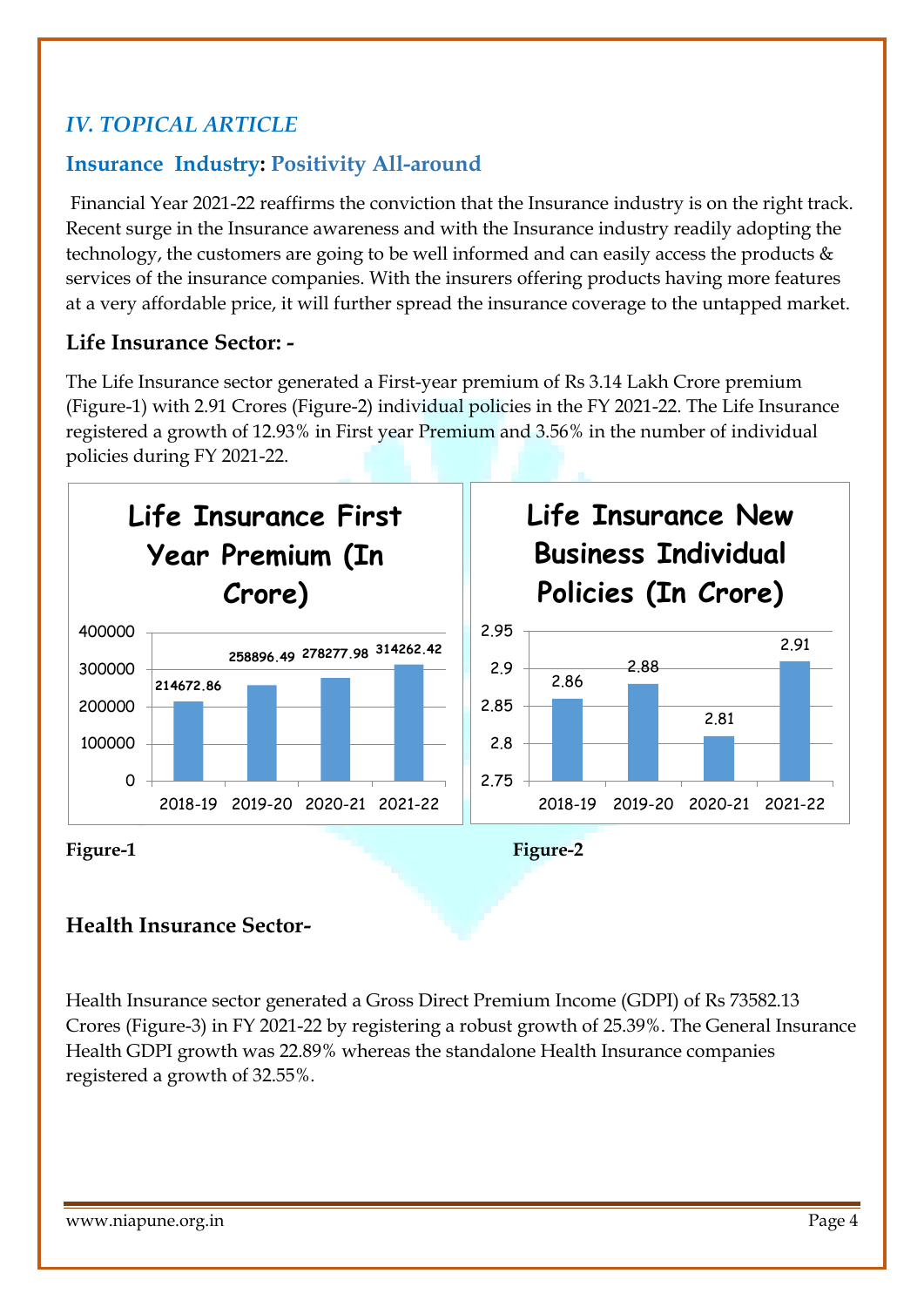

**Figure-3**

#### **General Insurance sector-**

## **(i) Motor Insurance-**

Motor insurance generated a GDPI of Rs 70432.59 Crores (Figure-4) in FY 2021-22 by registering a growth of 3.9%. The contribution of motor segment GDPI was 31.9% of the total General Insurance GDPI. The Motor (Third Party) registered a growth of 5.44% whereas Motor (Own Damage) registered a growth of 1.74% over the previous FY.

## **(ii) Fire Insurance-**

Fire Insurance with a market share of 9.76% is also a major GDPI contributor in General Insurance sector, which generated a GDPI of Rs 21545.29 Crores (Figure-5) by registering a growth of 7.02% in FY 2021-22.



#### www.niapune.org.in Page 5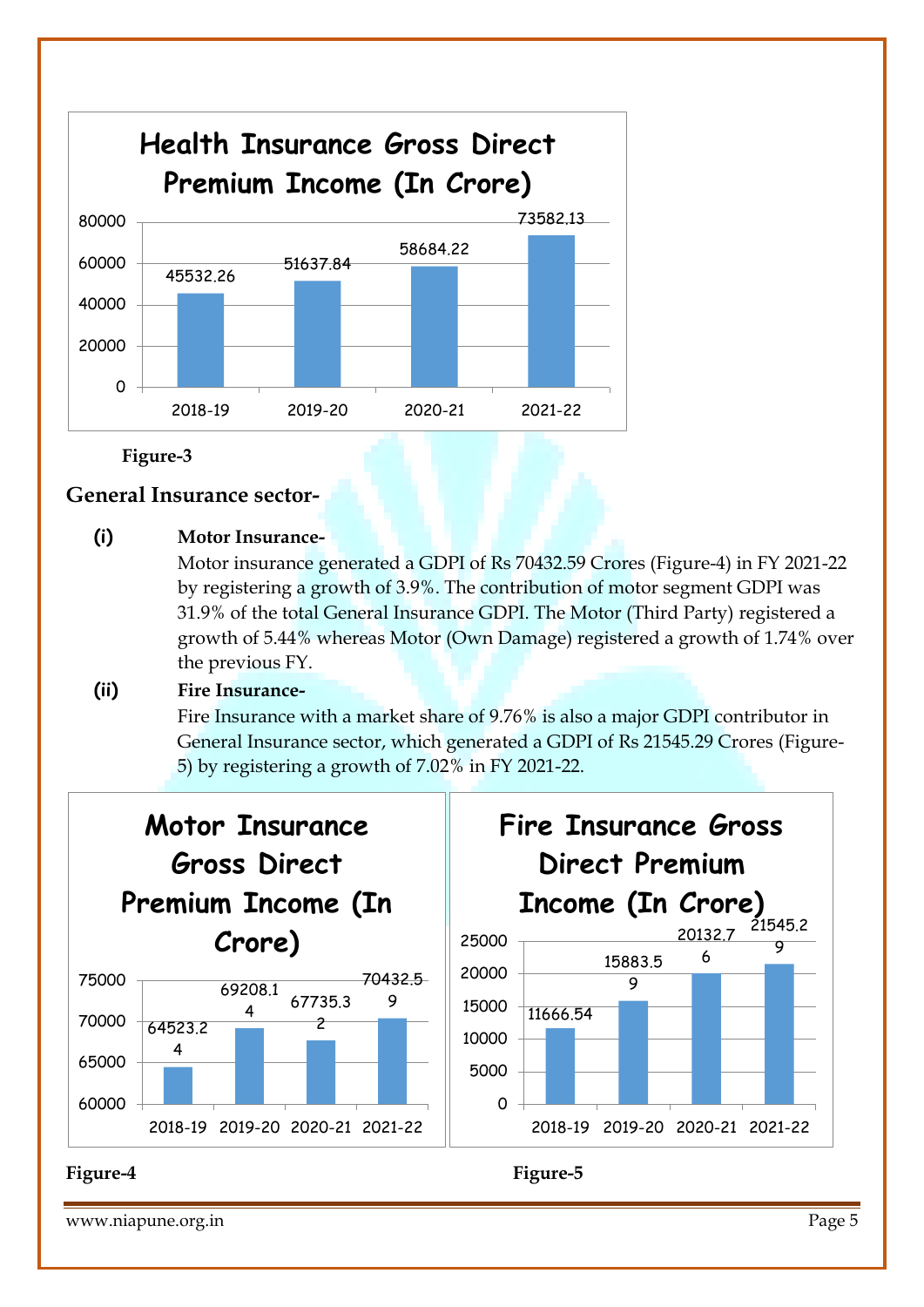#### **(iii) Personal Accident (PA) & Liability Insurance**

Personal Accident GDPI for the FY 2021-22 was Rs 6888.67 Crores (Figure-6) with a growth of 35.06%, whereas Liability Insurance GDPI was Rs4202.11 Crores (Figure-7) with a growth of 33.14%.





#### **(iv) Marine Insurance & Engineering Insurance**

The total Marine Insurance GDPI was Rs 4190.09 Crores (Figure-8) with a growth of 19.82% in which Marine Cargo registered a growth of 28.81% and Marine Hull registered a de-growth of 0.9%.

Engineering Insurance GDPI was Rs 3562.78 Crores (Figure-9) with a growth of 19.97%.



www.niapune.org.in Page 6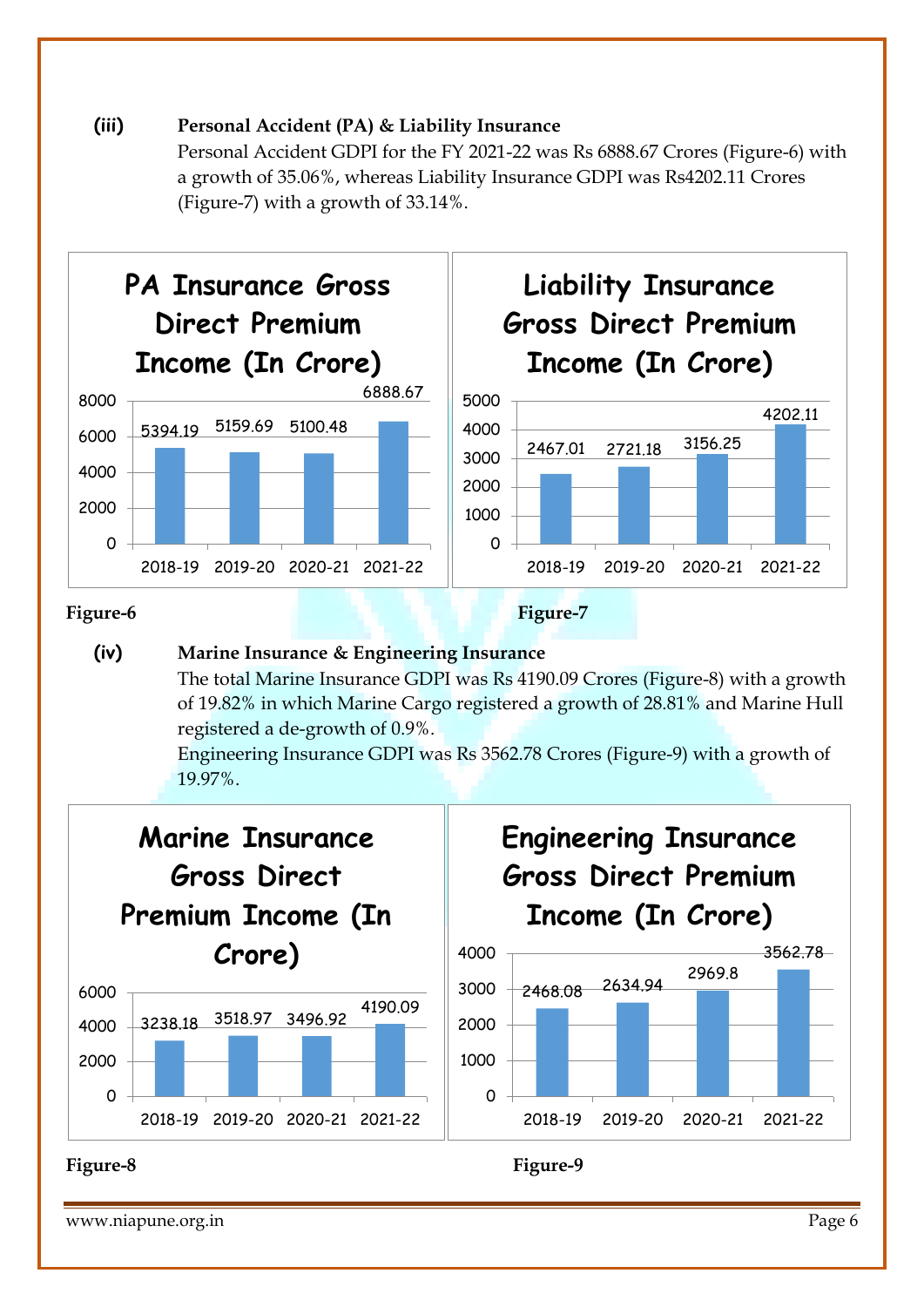#### **(v) Miscellaneous Insurance-**

Miscellaneous Insurance GDPI registered a de-growth of 3.20% with a total of Rs 35516.07 Crores (Figure-10), primarily because of crop Insurance line of business. Crop Insurance GDPI was Rs 29529.54 Crores with a de-growth of 5.11%.



#### **Figure-10**

The consistent growth shown by the different line of businesses of General Insurance sector and Life Insurance sector, re-establishes the statement that the Insurance industry is growing at a decent pace and with the help of technology, it's going to spread out to each and every corner of the society to provide protection.

Source: IRDAI's Monthly New Business Figures, General Insurance Council

(By Sandeep Pande, Research Associate, NIA)

## *[V. INSURANCE NEWS](http://www.asiainsurancereview.com/News/View-NewsLetter-Article/id/46058/Type/eDaily/India-Local-reinsurance-giant-raises-premium-rates)*

## [Asia Pacific:](https://www.asiainsurancereview.com/News/View-NewsLetter-Article/id/80285/Type/eDaily/Asia-Pacific-Inaction-on-climate-change-could-cost-the-region-US-96tn-by-2070) Inaction on climate change could cost the region US\$96tn by 2070

The stakes would be highest in Asia Pacific if global average temperatures were to increase by 3°C, according to a report from the Deloitte Center for Sustainable Progress (DCSP) released on 23 May during the World Economic Forum's annual meeting.

If climate change continues unmitigated, the Asia Pacific economy is exposed to a cumulative \$96tn loss by 2070, says Deloitte's "Global Turning Point Report". This would be more than half (54%) of the estimated global loss of \$178tn over the next 50 years.

To read the whole article click on:**https://www.asiainsurancereview.com/News/View-NewsLetter-Article/id/80285/Type/eDaily/Asia-Pacific-Inaction-on-climate-change-could-cost-the-region-US-96tnby-207[0](https://banner.asiainsurancereview.com/abmc.aspx?b=392&z=41)**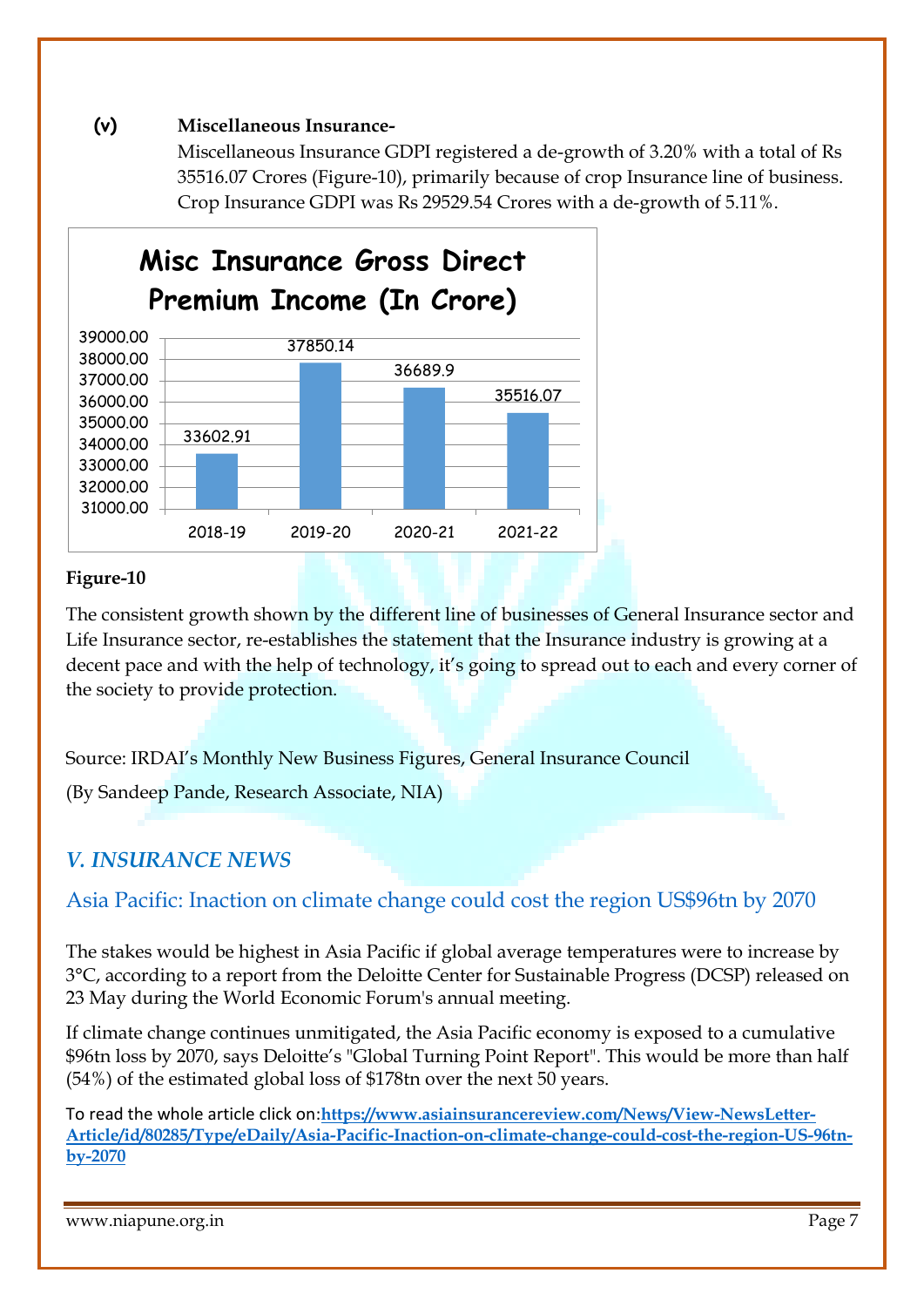# HSBC and Ping An executives plan to discuss breakup proposal

HSBC and Ping An executives plan to meet in mid-May to discuss the Chinese insurer's proposal that the bank should explore strategic options such as spinning off its Asian business, a source familiar with the matter said on Wednesday.

Ping An, the biggest shareholder in HSBC, called last week on the London-headquartered bank to look at ways to boost returns in a move viewed by some analysts as potentially being driven more by politics than finances.

The source declined to be identified due to the sensitivity of the situation.

Ping An, which is China's biggest insurance company, did not respond to requests for comment. [HSBC](https://www.business-standard.com/topic/hsbc) declined to comment.

To read the whole article click on:**[https://www.business-standard.com/article/international/hsbc-and](https://www.business-standard.com/article/international/hsbc-and-ping-an-executives-plan-to-discuss-breakup-proposal-122050500013_1.html)[ping-an-executives-plan-to-discuss-breakup-proposal-122050500013\\_1.html](https://www.business-standard.com/article/international/hsbc-and-ping-an-executives-plan-to-discuss-breakup-proposal-122050500013_1.html)**

## [World:](https://www.asiainsurancereview.com/News/View-NewsLetter-Article/id/80104/Type/eDaily/World-Top-reinsurers-set-aside-millions-in-reserves-for-risks-related-to-Russia-Ukraine-war) Top reinsurers set aside millions in reserves for risks related to Russia-Ukraine war

Paris-headquartered French global reinsurer SCOR has set aside provisions of EUR85m (\$90m) for risks related to the conflict in Ukraine, the company says in its 1Q2022 financial statements.

To read the whole article click on:**https://www.asiainsurancereview.com/News/View-NewsLetter-Article/id/80104/Type/eDaily/World-Top-reinsurers-set-aside-millions-in-reserves-for-risks-relatedto-Russia-Ukraine-war**

## [Asia:R](https://www.asiainsurancereview.com/News/View-NewsLetter-Article/id/80323/Type/eDaily/Asia-Regional-reinsurer-s-strategic-initiatives-propel-premiums-to-US-23-5m-in-2021)egional reinsurer's strategic initiatives propel premiums to US\$23.5m in 2021

The management of Bangkok-based Asian Reinsurance Corporation (Asian Re) has implemented a number of strategic initiatives over the years, enabling the company's portfolio to grow substantially since 2017 with a CAGR of 23%, achieving premium of \$23.5m in 2021.

To read the whole article click on:**https://www.asiainsurancereview.com/News/View-NewsLetter-Article/id/80323/Type/eDaily/Asia-Regional-reinsurer-s-strategic-initiatives-propel-premiums-to-US-23-5m-in-2021**

## Centre hikes premium for flagship insurance schemes as claims rise

The Centre has increased the premium rates for its flagship insurance schemes, [Pradhan Mantri](https://www.business-standard.com/topic/pradhan-mantri-jeevan-jyoti-bima-yojana)  [Jeevan Jyoti Bima Yojana](https://www.business-standard.com/topic/pradhan-mantri-jeevan-jyoti-bima-yojana) (PMJJBY) and Pradhan Mantri Suraksha Bima Yojana (PMSBY), for the first time in seven years due to "long-standing adverse claims experience", and to make them economically viable.

The premium for PMJJBY would increase from Rs 330 to Rs 436 a year effective June 1, and the PMSBY premium would rise from Rs 12 to Rs 20, the Ministry of Finance said in a statement.

PMJJBY provides life insurance cover worth Rs 2 lakh to all account holders aged 18-50 years. PMSBY provides accident cover of Rs 2 lakh to account holders aged 18-70 years.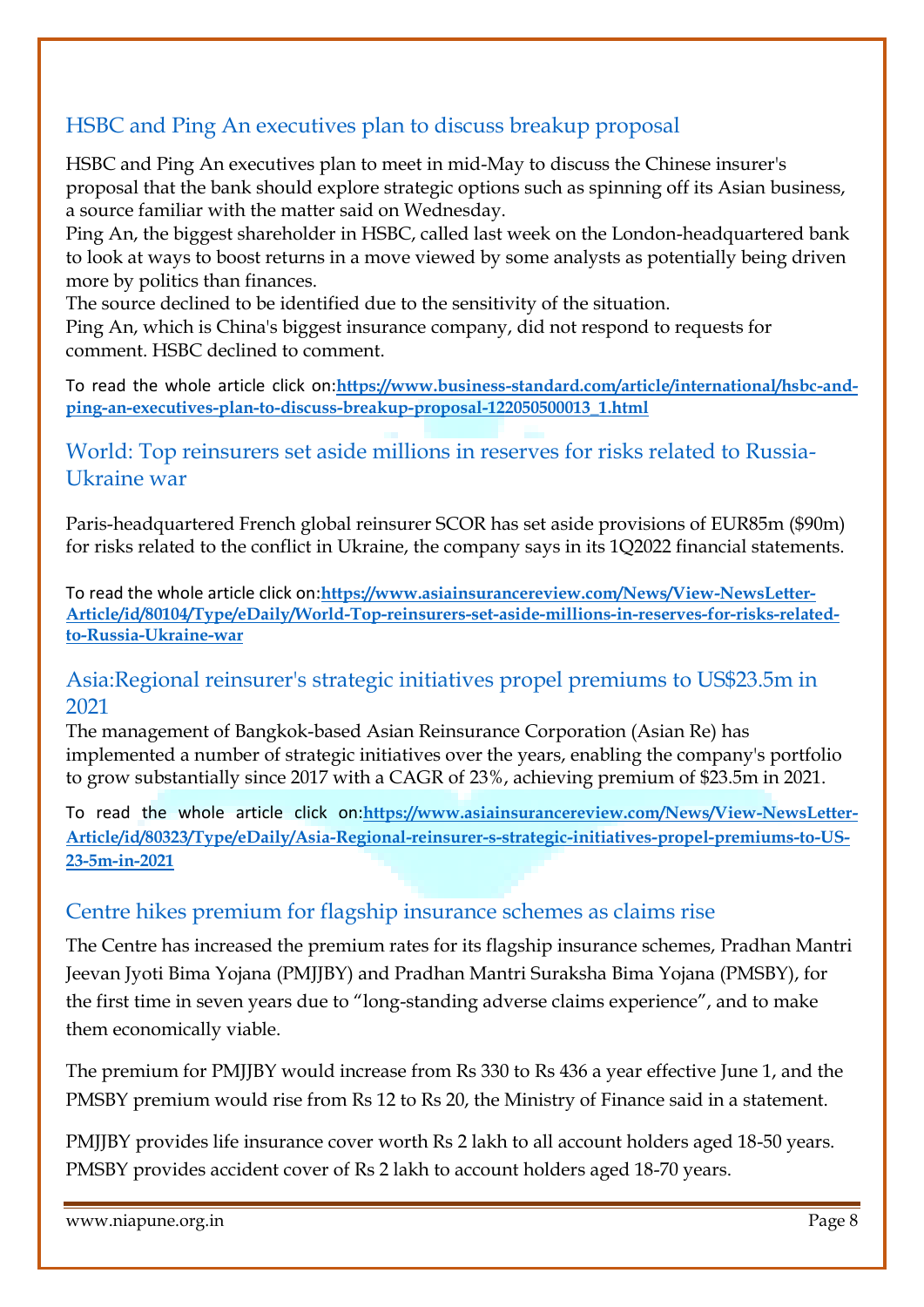To read the whole article click on:**[https://www.business-standard.com/article/economy](https://www.business-standard.com/article/economy-policy/centre-hikes-premium-for-flagship-insurance-schemes-as-claims-rise-122053101447_1.html)[policy/centre-hikes-premium-for-flagship-insurance-schemes-as-claims-rise-](https://www.business-standard.com/article/economy-policy/centre-hikes-premium-for-flagship-insurance-schemes-as-claims-rise-122053101447_1.html)[122053101447\\_1.html](https://www.business-standard.com/article/economy-policy/centre-hikes-premium-for-flagship-insurance-schemes-as-claims-rise-122053101447_1.html)**

# IRDAI ready to embrace tech to take insurance services to hinterland: Panda

The Insurance Regulatory and Development Authority (IRDAI) is ready to adopt, enable and encourage technological innovations to protect the interest of policyholders and provide insurance services to people living in the hinterland, said chairperson Debasish Panda.

Addressing a press conference here on Monday, he said the insurance sector was at an inflection point and IRDAI was ready to travel together with innovators and the insurtech ecosystem in the country. "Using technology as extended arms to serve the needs of the low-income population, vulnerable sections, calamity-prone regions, MSMEs and millennials is the need of the hour," Mr. Panda said.

To read the whole article click on:**[https://www.thehindu.com/business/irdai-ready-to-embrace](https://www.thehindu.com/business/irdai-ready-to-embrace-tech-to-take-insurance-services-to-hinterland-panda/article65476848.ece)[tech-to-take-insurance-services-to-hinterland-panda/article65476848.ece](https://www.thehindu.com/business/irdai-ready-to-embrace-tech-to-take-insurance-services-to-hinterland-panda/article65476848.ece)**

# IRDAI Directs Motor Insurers To Stop Ads Displaying Services

The insurance regulator Insurance Regulatory and Development Authority of India (IRDAI) has asked motor insurance providers to discontinue advertisements showing services, like free pick-up and drop of vehicle, which are not part of the insurance cover.

General insurance companies enter into service agreements with motor workshops/garages for the purpose of providing motor insurance claim services for repair of accident vehicles.

IRDAI said it is noticed that the service agreements, in addition to claim services, extend certain assistance services not related to insurance claims such as free pick up and drop of vehicle, body wash, interior cleaning, inspection of vehicle, etc. To read the whole article click on:**[https://www.moneylife.in/article/irdai-directs-motor-insurers-](https://www.moneylife.in/article/irdai-directs-motor-insurers-to-stop-ads-displaying-services/67240.html)**

**[to-stop-ads-displaying-services/67240.html](https://www.moneylife.in/article/irdai-directs-motor-insurers-to-stop-ads-displaying-services/67240.html)**

## IRDAI panel suggests 'micro insurance' modules for low-income group, small businesses

A committee appointed by regulator IRDAI has suggested over a dozen low-cost "micro insurance" modules with a view to expand protection plans for uncovered population and small businesses. The committee has suggested that the insurers should be allowed to adopt a modular approach using various permutations and combinations for Combi MI (Micro Insurance) products.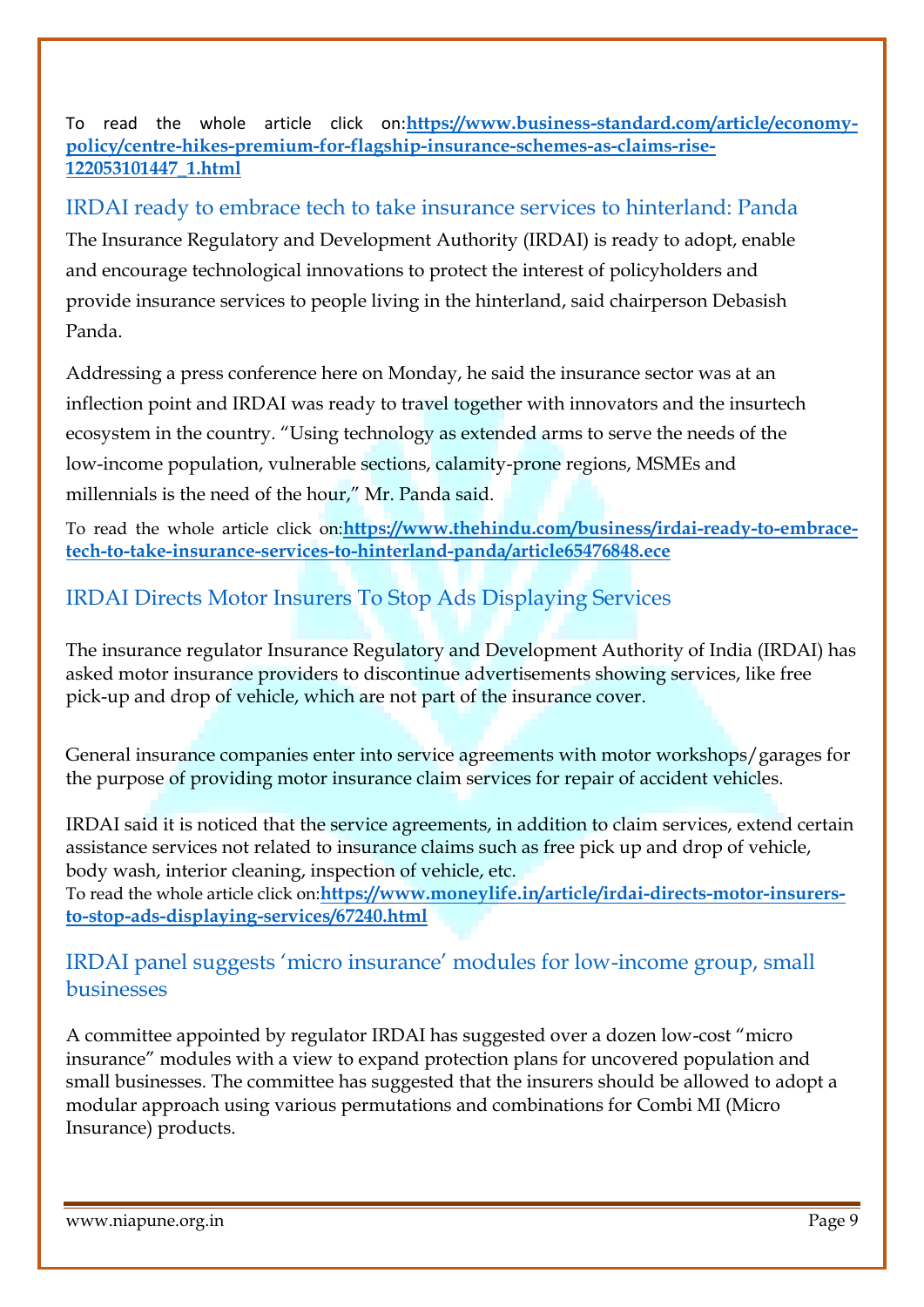'MI' aims to protect low-income people with insurance products that are affordable. The objective of MI is to empower people to cope with and recover from common risks such as death of the breadwinner, paying for treatment of serious illnesses, reconstructing destroyed homes and businesses, among others.

To read the whole article click on:**[https://www.financialexpress.com/money/insurance/irdai](https://www.financialexpress.com/money/insurance/irdai-panel-suggests-micro-insurance-modules-for-low-income-group-small-businesses/2509367/)[panel-suggests-micro-insurance-modules-for-low-income-group-small-businesses/2509367/](https://www.financialexpress.com/money/insurance/irdai-panel-suggests-micro-insurance-modules-for-low-income-group-small-businesses/2509367/)**

## Monkeypox virus to get health insurance coverage? Find out

The update on Monkeypox virus is that in view of the increasing reports of Monkeypox cases in non-endemic countries, as part of a proactive and risk-based approach for management of Monkeypox and to ensure advance preparedness across the country, Union Ministry of Health and Family Welfare has issued 'Guidelines on Management of Monkeypox Disease', today.

While Coronavirus continues to play havoc with the lives and livelihood of the world population, the emergence of Monkeypox virus is in the news. Monkeypox is a virus transmitted to humans from animals with symptoms very similar to those seen in the past in smallpox patients, although it is clinically less severe.

To read the whole article click on:**[https://www.financialexpress.com/money/insurance/monkeypox-virus-to-get-health](https://www.financialexpress.com/money/insurance/monkeypox-virus-to-get-health-insurance-coverage-find-out/2543511/)[insurance-coverage-find-out/2543511/](https://www.financialexpress.com/money/insurance/monkeypox-virus-to-get-health-insurance-coverage-find-out/2543511/)**

### The need for Property Insurance in today's scenario

The geographical location of the country makes it prone to disasters. In fact, over 68% of the country is vulnerable to earthquakes, 15% is vulnerable to floods, another 10% is vulnerable to cyclones and the complete hilly region is prone to landslides. Recent major disasters cover every part of the country which include floods in Chennai, West Bengal, Bihar, North-East and Kerala, landslides in Kedarnath, Uttarakhand and Himachal, cyclones in Odisha and Andhra Pradesh, earthquakes in Gujarat, Maharashtra, Assam and J&K. In these disasters, property worth billions of dollars have been lost, and in some cases progress worth decades has been wiped out.

To read the whole article click on:**[https://www.financialexpress.com/money/insurance/the-need](https://www.financialexpress.com/money/insurance/the-need-for-property-insurance-in-todays-scenario/2544144/)[for-property-insurance-in-todays-scenario/2544144/](https://www.financialexpress.com/money/insurance/the-need-for-property-insurance-in-todays-scenario/2544144/)**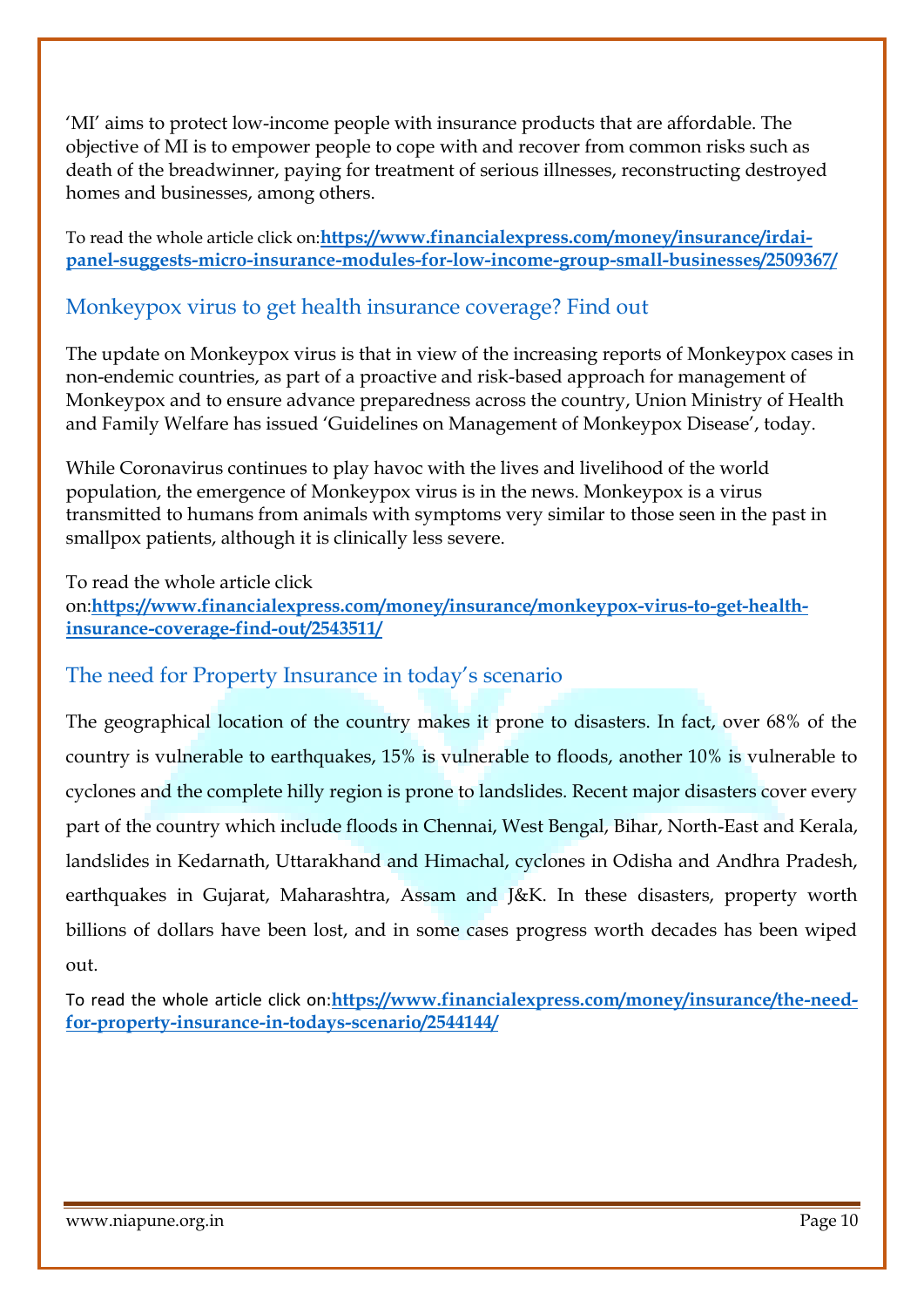# [India:](https://www.asiainsurancereview.com/News/View-NewsLetter-Article/id/80297/Type/eDaily/India-Motor-third-party-liability-insurance-tariffs-to-be-raised-wef-1-June) Motor third-party liability insurance tariffs to be raised wef 1 June

Third-party liability (TPL) motor insurance premiums for various categories of vehicles will be increased in general with effect from 1 June by the Ministry of Road Transport and Highways (MoRTH).

This is the first time that MoRTH has determined the TPL tariffs. The changes in TPL premium rates are the first since 16 June 2019 because of a moratorium on tariff hikes due to the COVID-19 pandemic. The changes consist largely of tariff increases at different rates across vehicle types.

Toread the whole article click on:**[https://www.asiainsurancereview.com/News/View-NewsLetter-](https://www.asiainsurancereview.com/News/View-NewsLetter-Article/id/80297/Type/eDaily/India-Motor-third-party-liability-insurance-tariffs-to-be-raised-wef-1-June)[Article/id/80297/Type/eDaily/India-Motor-third-party-liability-insurance-tariffs-to-be-raised](https://www.asiainsurancereview.com/News/View-NewsLetter-Article/id/80297/Type/eDaily/India-Motor-third-party-liability-insurance-tariffs-to-be-raised-wef-1-June)[wef-1-June](https://www.asiainsurancereview.com/News/View-NewsLetter-Article/id/80297/Type/eDaily/India-Motor-third-party-liability-insurance-tariffs-to-be-raised-wef-1-June)**

### Insurance to cover M&A risks is on the rise here: Aon Asia Pacific

Indian companies that have undertaken merger and acquisition (M&A) activity in the last few years have increasingly used insurance to hedge their bets but the country as a whole remains underpenetrated when it comes to using insurance in corporate deals, said Anne Corona, CEO - Asia Pacific at Aon, a professional services firm.

According to her, most M&As, particularly those with an international component, seek to protect some of it. "India is a growing and underserved market.

Toread the whole article click on:**[https://economictimes.indiatimes.com/industry/banking/finance/insure/insurance-to](https://economictimes.indiatimes.com/industry/banking/finance/insure/insurance-to-cover-ma-risks-is-on-the-rise-here-aon-asia-pacific/articleshow/91821226.cms?utm_source=contentofinterest&utm_medium=text&utm_campaign=cppst)[cover-ma-risks-is-on-the-rise-here-aon-asia](https://economictimes.indiatimes.com/industry/banking/finance/insure/insurance-to-cover-ma-risks-is-on-the-rise-here-aon-asia-pacific/articleshow/91821226.cms?utm_source=contentofinterest&utm_medium=text&utm_campaign=cppst)[pacific/articleshow/91821226.cms?utm\\_source=contentofinterest&utm\\_medium=text&utm\\_ca](https://economictimes.indiatimes.com/industry/banking/finance/insure/insurance-to-cover-ma-risks-is-on-the-rise-here-aon-asia-pacific/articleshow/91821226.cms?utm_source=contentofinterest&utm_medium=text&utm_campaign=cppst) [mpaign=cppst](https://economictimes.indiatimes.com/industry/banking/finance/insure/insurance-to-cover-ma-risks-is-on-the-rise-here-aon-asia-pacific/articleshow/91821226.cms?utm_source=contentofinterest&utm_medium=text&utm_campaign=cppst)**

## LIC holdings surge to a record high in Q4

Even as the bourses are getting ready to launch LIC shares next week, the value of holdings by the insurance behemoth in BSE200 companies has surged to a record high of \$127 billion in March 2022, compared with \$124 billion at the end of December 2021, according to Kotak Institutional Equities. The combined holdings by banks and financial institutions (BFIs) as of March 2022 stood at \$167 billion, suggesting shares worth \$40 billion were held by other financial institutions, excluding Life Insurance Corporation of India.

To read the whole article click on:**[https://www.financialexpress.com/market/lic-holdings-surge-to-a](https://www.financialexpress.com/market/lic-holdings-surge-to-a-record-high-in-q4/2524028/)[record-high-in-q4/2524028/](https://www.financialexpress.com/market/lic-holdings-surge-to-a-record-high-in-q4/2524028/)**